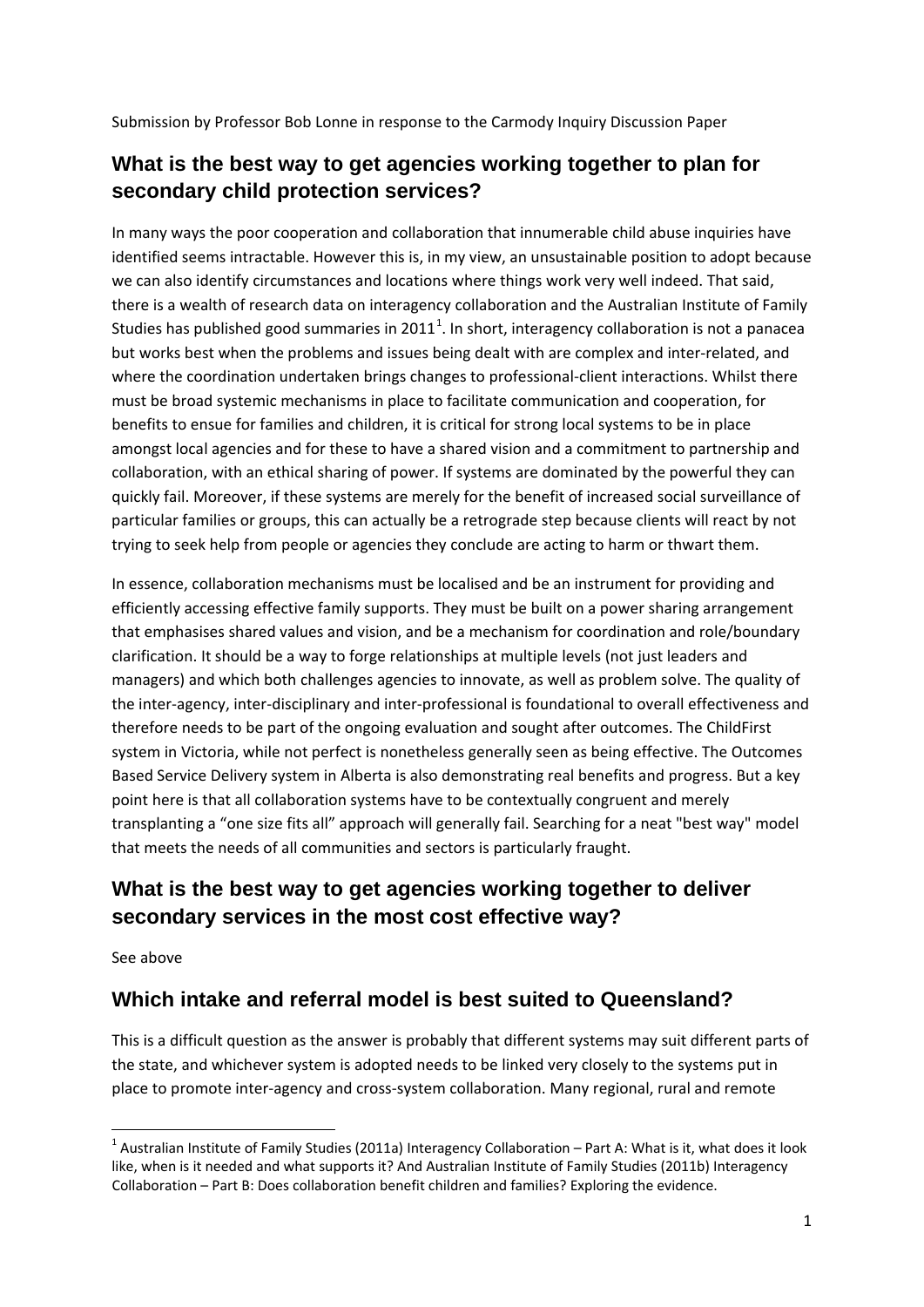communities already have highly effective systems for identifying people and children in need and making appropriate referrals. My point here is that leaving locales with the responsibility to develop effective intake and referral systems but not imposing a single model will probably be the best way to go. That said, of the options provided I believe that the first one is likely to be the most suitable to the Queensland context but my concerns about it is that it is reliant upon there being accessible services and resources in the community-based sector and at present this is not apparent to the sorts of levels that are required. My concern about the non-government sector taking on this role is that it will surely fail if there is a shifting of risk and responsibility from the government department but no commensurate resourcing to the levels that are necessary. That said, I think that a generally effective system has to be developed within a framework of the dual imperatives of protecting children from harm and supporting families. The two need to go hand in hand.

Another point needing to be made here is the potential undermining that would occur if the problems of mandatory reporting (either legislative or contractual) are not addressed. If the intake and referral system is to be seen widely by families as a good way to go to get help, then it has to be unhitched from the current broad perception of being a social surveillance system. In other words, unless families feel safe in reporting their troubles, and don't fear that asking for help will lead to removal of their children, then the new system will likely fail.

### **What mechanisms or tools should be used to assist professionals in deciding when to report concerns about children? Should there be uniform criteria and key concepts?**

Answers to this question are pivotal to reforming the system. We need to replace the current blanket approach to mandatory reporting with a much narrower and more nuanced system that requires a limited range of professionals to report matters of suspected child abuse and neglect when there is a likelihood of a criminal offence having occurred, or when there is a significant risk of serious harm having occurred or being likely to occur. Most of our current community expressed concerns and notifications are about neglect or the catch all category of emotional abuse/harm. This reflects that the actual concerns and needs are mostly about families that need help and services rather than investigation and labelling as being risky people. Hence, the mandatory reporting regime needs to be wound back and very tightly focussed. Providing professionals and the community with guidelines about what exactly to report to the Department is a good step, but perhaps more importantly is advice and guidance about how to refer people in need to localised sources of assistance and support.

We need to also have a system that positively reinforces notions of the primacy of everyday social care being delivered by family, friends and neighbours, and to promote ordinary citizens playing a strong role in this civic response, rather than just seeing formal agencies as the be all and end all. The Strong Communities initiative in South Carolina USA is a case in point about how community involvement can protect children and help families<sup>[2](#page-0-1)</sup>. Outreach workers were used across a range of urban and rural communities in a community mobilisation strategy that was inclusive of the broad diversity found in them, including involvement of churches,

<span id="page-1-0"></span><sup>&</sup>lt;sup>2</sup> Melton, G. B. (2010a) Angels watching over us: Child safety and family support in an age of alienation, *American Journal of Orthopsychiatry*, 80(1), 89‐95.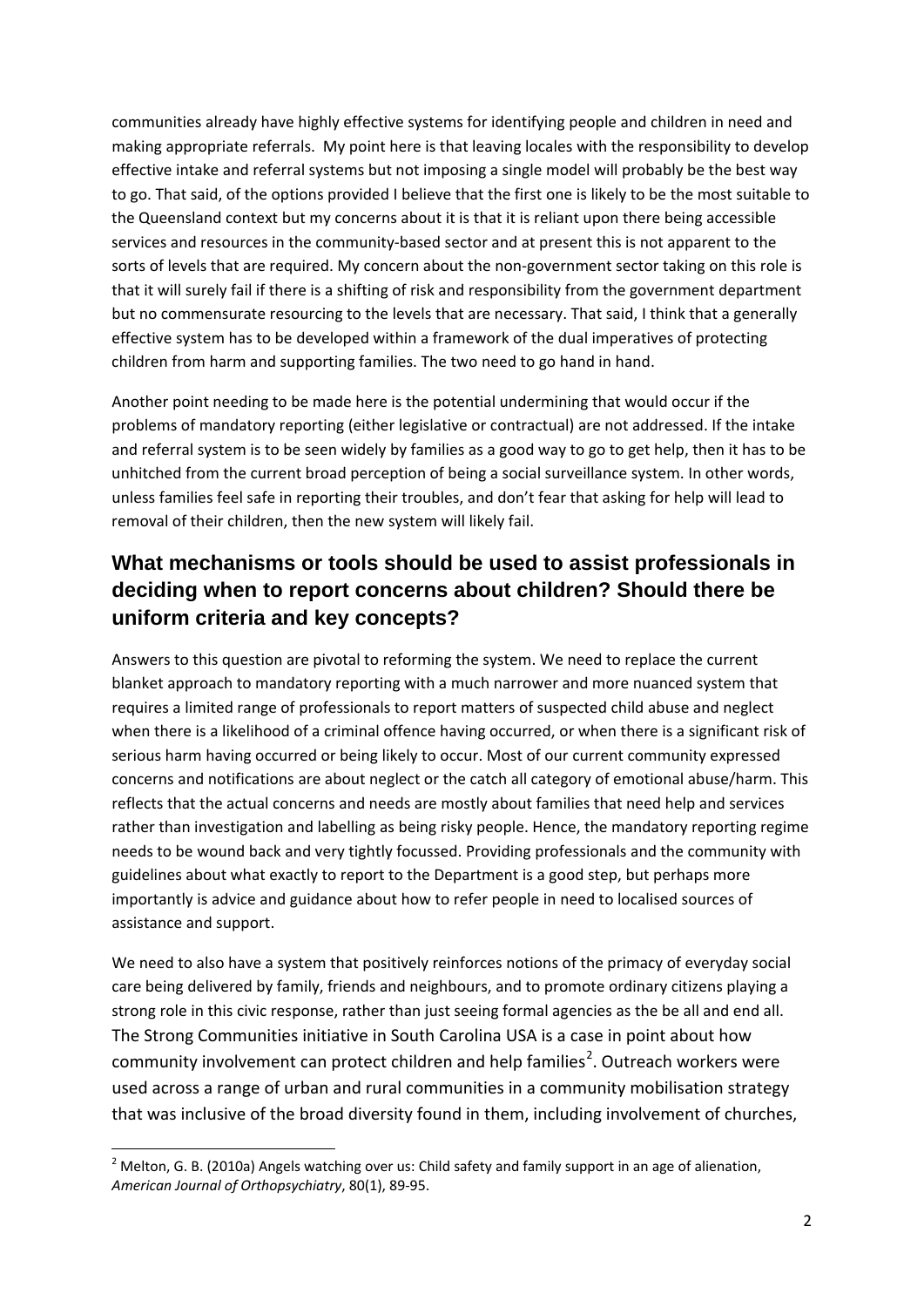businesses, civic organisations, the fire brigade and regular citizens who together became active participants in looking out for and helping families in need of support. The evidence base for its success is impressive and includes declining maltreatment reports, reported greater social support and more frequent help from others, a greater sense of community and personal efficacy, more frequent positive parental behaviour and less frequent disengaged parenting, as well as less frequent neglect and assaultive behaviour<sup>[3](#page-1-0)</sup>. Results of this major project will soon be published in detail in an upcoming issue of *Child Abuse and Neglect The International Journal*.

Whichever tools are used they need to be done within an organisational imprimatur that views them as an aid to decision making rather than a tool to be slavishly adhered to, with consequences to follow for those that ignore the directives. While they should be evidence based where possible, it is unwise to uncritically adopt an evidence base that is not relevant or generalisable to the Australian and Queensland context. Unfortunately this was not the case with the SDM. We should learn the lessons from this.

#### What role should SCAN play in a reformed child protection system?

SCAN has had a long history, but this is very mixed as far as historical outcomes. That said, when it works well it can be highly effective as a system for combining key agencies. When it doesn't work well it is often seen as highly contested and conflictual with its internal relationships characterised by abuse of power and organisational rivalries. In practice, it generally has a limited role for community‐based and Indigenous agencies including REs. In a reformed system it should be retained but also reshaped to include a far stronger role for REs and community‐based agencies. Perhaps more importantly its functions should be reshaped to be more of a focus on assessment of need and provision of access to family support, rather than being dominated by an investigation role.

#### **How could we improve the system's response to frequently encountered families?**

The Discussion Paper (pp77‐85) provides a very good summary of what the data tell us about our current system. The system is confronted by a relatively small proportion of people and families who have high and complex needs that require a holistic systemic response to address the multiple levels and inter-related nature of the issues they face (housing, poverty, mental health, trauma, drug and alcohol, disability etc etc). Yet they frequently find themselves unhelped by interventions that are unrealistically geared to short‐term intensive interventions and case management and crisis intervention approaches that do not properly recognise that these folk tend to go from crisis to crisis. In essence, there is a serious mismatch of the service model with the nature of the problems being dealt with. These folk are the 'hard edge' of structural disadvantage and inequity within our society. Sadly, they are often alumni of the care system in their younger days. Removing children from these complex situations often just compounds the issues and promotes intergenerational transmission of trauma because our care system, at least for many long term stay children, does not always provide ideal care and is increasingly prone over time to entail increasing placement changes, which in and of themselves contribute to poor psychosocial outcomes for children in care.

<sup>3</sup> See special edition of *Family and Community Health* 2008 Vol. 31, No. 2 for details on outcomes.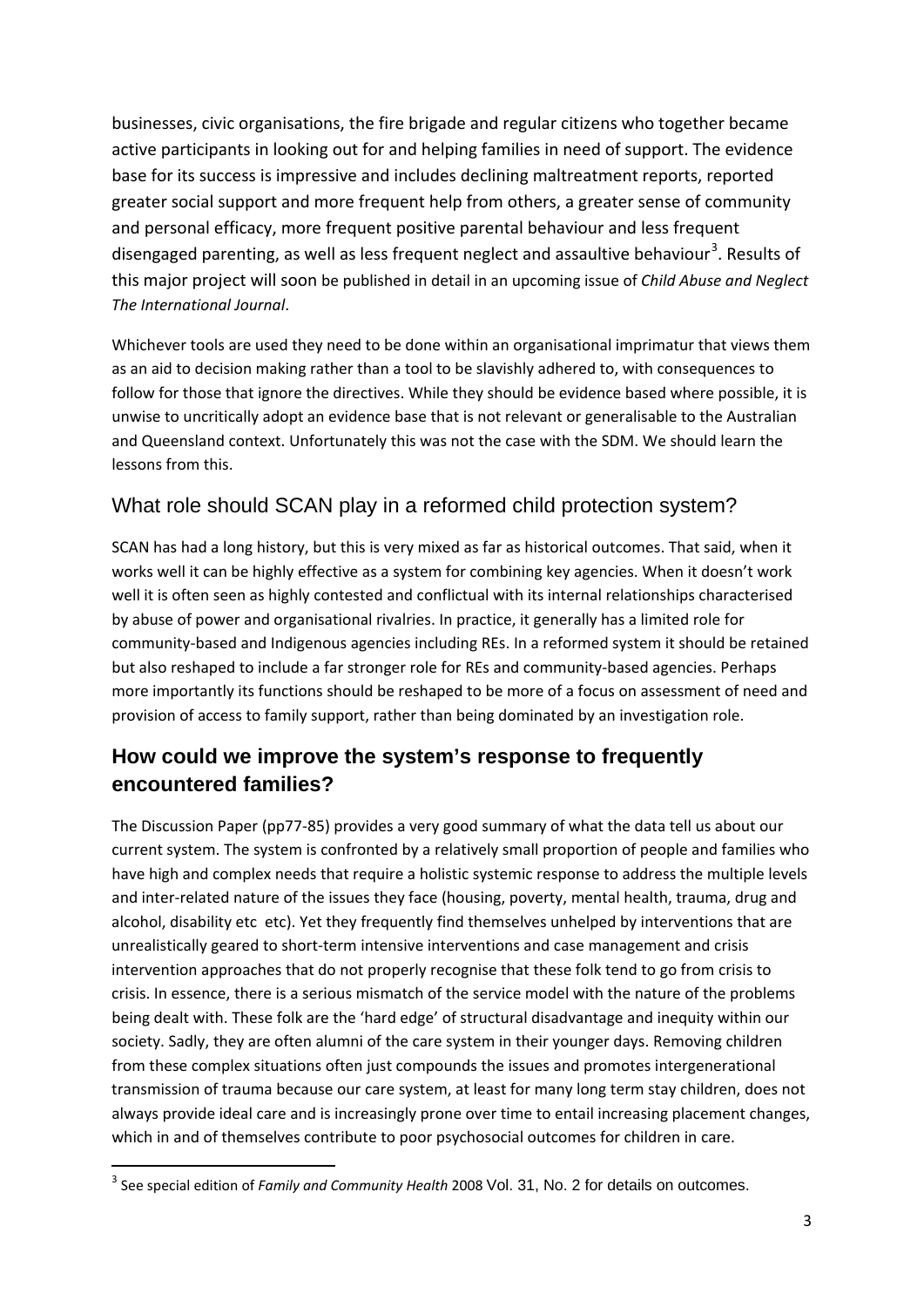In essence, what we need to do is reshape our social care and assistance responses to explicitly recognise the complexity and extent of the social problems these families face and to provide a long term, and occasionally highly intensive range of interventions. This must be a combination of departmental and community‐based agency programs/services in order to bring them up to a standard of care that is 'good enough' rather than a higher level. We should understand that the supports and interventions need to be aimed at ameliorating as much as possible the compounding impacts of multiple problems and issues. So my recommendation is to change the model from a largely punitive statutory response that has removal as the key intervention to one that is mainly focused on family support and protective interventions over the long haul, albeit mostly delivered in intermittent periods of high need or where the family system is in significant crisis.

### **Is there any scope for uncooperative or repeat users of tertiary services to be compelled to attend a support program as a precondition to keeping their child at home?**

This sort of compulsion should be part of the response I have outlined in the response above, but it should be limited to periods of real family crisis where the children are at risk of serious neglect and other harm, and where the parents are unwilling or unable to effectively respond to the situation and circumstances.

#### **What changes, if any, should be made to the Structured Decision Making tools to ensure they work effectively?**

My views on this are known to the Commissioner. They have become part of the problem. In short, get rid of them and replace them with contextually-appropriate, evidence-based frameworks and guidelines for professional practitioners, or as a second-best option, de-link them from the current Information and Communication Technology that drives case reporting and instead have them as a tool to aid but not determine professional decision making.

### **Should the department have access to an alternative response to notifications other than an investigation and assessment (for example, a differential response model)? If so, what should the alternatives be?**

Yes, although it needs to be recognised that there has been a variety of differential responses implemented in Queensland and across Australia over the past two decades. The critical thing to watch in doing this is that we ditch the "one size fits all" lens of harm to children and replace it with a more nuanced approach that recognises the variety of needs and issues that families and children present with.

I am supportive, in general, of the suggested separation of forensic investigation teams from casework teams, but not because it is supposedly impossible to do both simultaneously but, rather, because nowadays the system discourse and responses are completely dominated by the risk‐ averse, punitive investigation and surveillance approach to the almost complete exclusion at times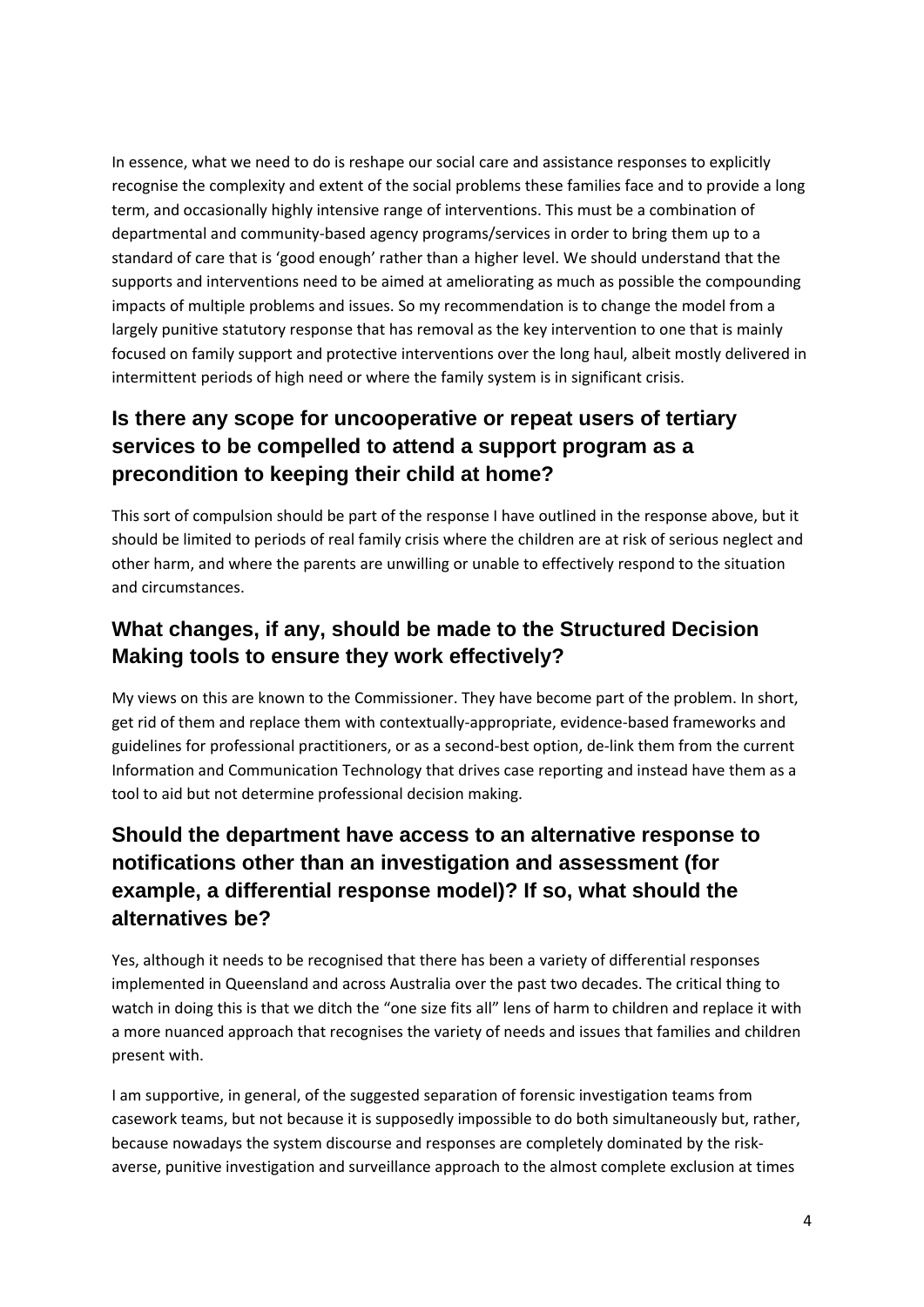of a helping approach. Further, the department has for many years given children in care the 'short straw' when it comes to getting the staff time and resources they need to assist them and their carers while they are in care placements. An organisational separation would make it far easier protect the respective resource allocations and not have finances siphoned off to deal with investigations. Perhaps more importantly, such a change would take us to a place where an investigation of family circumstances is properly seen as a highly intrusive examination by the state into the privacy of citizens, which should therefore be limited to situations where there is real risk of serious harm coming to children or where criminal offences might have occurred or be likely to occur and a formal investigation is warranted.

I must admit that I was dismayed, but not surprised, when reading page 98 in the Discussion paper to find that the location of legal advice staff in Service Centres had led to increased litigation as the preferred response but a commensurate decrease in the provision of 'independent' legal advice. My four years heading up the Department's Court Services branch and working closely with Crown Law officers convinced me that having sound independent legal advice was critical if front line staff were to get the sort of feedback they needed to ensure court action was taken only when there was not other satisfactory way to protect children. Having a separate entity to conduct litigation is essential.

#### **At what point should the focus shift from parental rehabilitation and family preservation as the preferred goal to the placement of a child in a stable alternative arrangement?**

When the history and nature of the problems being faced, combined with the circumstances and history of failed rehabilitation demonstrates to a court's satisfaction that the child's best long term interests require a stable alternative arrangement. There should not be a legislative time period set because this immediately sets in place rehabilitation efforts that are driven by the clock rather than the circumstances. For example, many people have problems with mental illness, disability and drug and alcohol abuse that are seriously problematic and preclude their ability satisfactorily parent for a number of years, or make it at best spasmodic, but there is either not yet the parental decision making or services/programs to enable effective treatment. Moreover, relapses are common and are part of the process for most who make the journey of rehabilitation. Also relatively common is people getting themselves back on the right track when they reach their 30s or when they mature. Life is complex and getting over serious life problems is a tough act, but one which many people achieve, while others fail. But rehabilitation does not operate to a specified timetable.

Perhaps more importantly, children are more often than not interested in maintaining or resuming their relationship with their parents. When precluded from this they will often distort or fantasise reasons for the separation, and some will actively work to bring their placements to an end in the hope that this will lead to them being reunited. When in their teens there is an existential drive for many children to return to and know closely their "roots". It is therefore unsurprising that many children who leave care return quickly to their families of origin to address deep seated longing to know themselves and their familial identity. The recent report on Past Adoption Practices by the Australian Institute of Family Studies as well as numerous CREATE reports chronicle these sorts of emotional responses and behaviours and we should learn the lessons from those who have been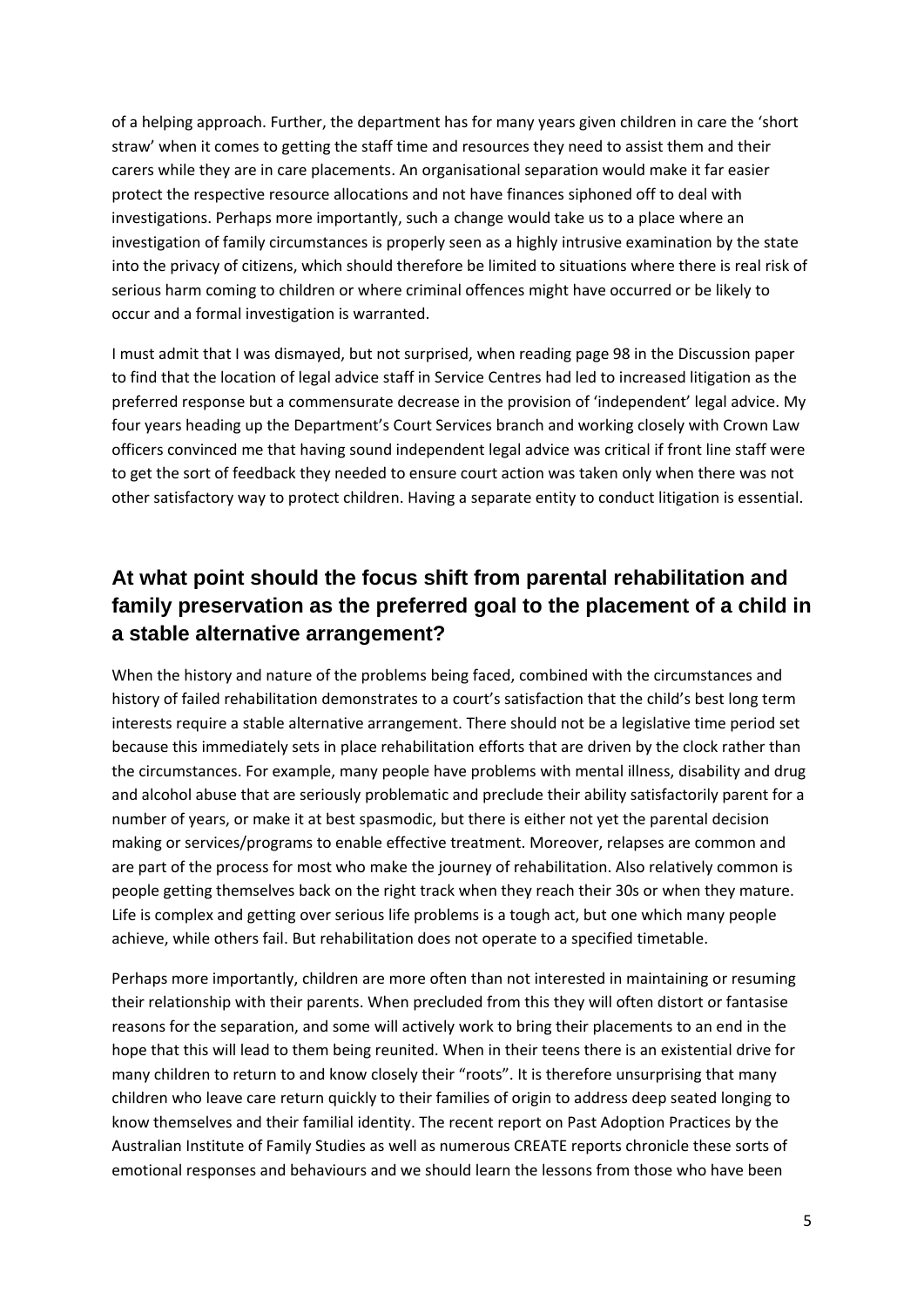part of the system and found that "having a happy alternative home" did not prove to be a panacea to their life issues.

Kenny, P., Higgins, D., Soloff, C., and Sweid, R.(2012) *Past adoption practices: national research study on the service response to past adoption practices,* Australian Institute of Family Studies, Melbourne.

# **Should the Child Protection Act be amended to include new provisions prescribing the services to be provided to a family by the chief executive before moving to longer-term alternative placements?**

Legislative provisions would help place some necessary conditions around the decision making , and would help by hopefully making departmental practice more consistent in relation to what circumstances are required to make such a decision in the best longer‐term interests of the child.

### **What are the barriers to the granting of long-term guardianship to people other than the chief executive?**

There are many barriers but the biggest ones are the relational factors that abound and the problems that flow when carers are left unsupported to deal with a host of behavioural and emotional issues apparent for the children, not to mention the financial costs of care and getting ongoing treatment and support.

# **Should adoption, or some other more permanent placement option, be more readily available to enhance placement stability for children in long-term care?**

While these options should be open and available, force adoption should not be allowed as the long‐term consequences are often too profound and debilitating for all concerned (see the AIFS report on Past Adoption Practices). The trouble with so called "permanent placement options" is that all too often they end up being very temporary and the solution of choice results in major relational issues and damage for all parties. Courts are the proper bodies to oversight and determine the outcome of all applications by the range of parties for long‐term care. Children's own views should be central to the decision making.

### **What are the potential benefits or disadvantages of the proposed multi-disciplinary casework team approach?**

There is a wealth of literature on the problems and advantages of multi‐disciplinary teamwork. Teams work best when they have a diversity of perspectives, when power is shared, and when shared visions and values are mixed with high commitment to the task and the best interests of all family members. They don't function well when they are ideologically driven, narrow in their perspective and proceduralised.

# **Would a separation of investigative teams from casework teams facilitate improvement in case work? If so, how can this separation be implemented in a cost-effective way?**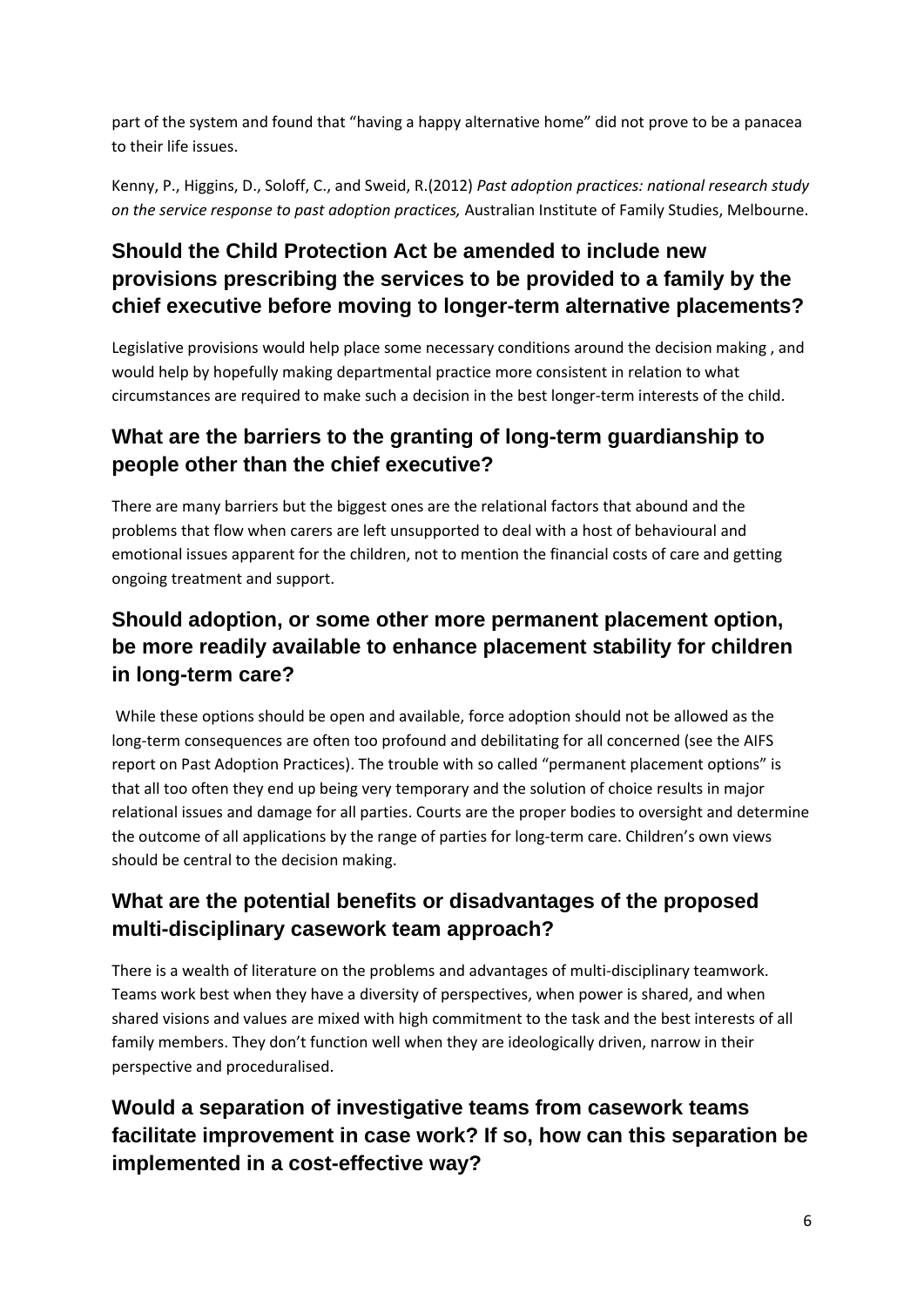As outlined earlier, I am supportive of such an organisational separation given the circumstances and characteristics of our current approaches and system. The split can be done through implementing divisions within the Child Safety Service organisation, with one for investigations, one for casework support and one for working with children in care. To be frank, there is a lot of waste within parts of the Department that can be addressed to make it more efficient and effective. For starters, reducing the investigations would save a lot of money which could then be used for support services within and outside of the Department.

### **How could case workers be supported to implement the child placement principle in a more systematic way?**

The primary issue is that the system is overloaded and buckling under the demand pressures. These have to be reduced in order to enable effective change. The current demand increases in investigation and children in care and the resultant court work are unsustainable and, if left unaddressed, might well bring the whole system to a point of collapse.

### **What alternative out-of-home care models could be considered for older children with complex and high needs?**

The issue with the large numbers of children with complex and high needs can be directly attributed to the blow out in the length of stay in care and the placement instability, coupled with the general lack and haphazard nature of therapeutic responses early on. Too many children in care are assessed as not having problems that need addressing when they are young, the difficulties of course typically emerge when they are going into adolescence and identity and other needs come to the fore.

I am not in favour of secure care as an option except in the most extreme circumstances, particularly self harming behaviours. The Barrett adolescent psychiatric centre which is now to be closed has traditionally been very hard to get children and young people into, and the public mental health system has been identified in numerous reports including Senate Inquiries as being part of the problem. I am old enough to have worked with a system where Care and Control orders meant that behavioural problems, particularly for girls, led to their incarceration in secure custody. The unintended consequences of these practices are still being felt.

### **To what extent should young people continue to be provided with support on leaving the care system?**

I will leave this section to my colleague Dr Phil Crane to address, but suffice to say that the leaving care system clearly has to be placed with the community-based system if it is to be an effective support for young people.

### **In an environment of competing fiscal demands on all government agencies, how can support to young people leaving care be improved?**

**Does Queensland have the capacity for the non-government sector to provide transition from care planning?**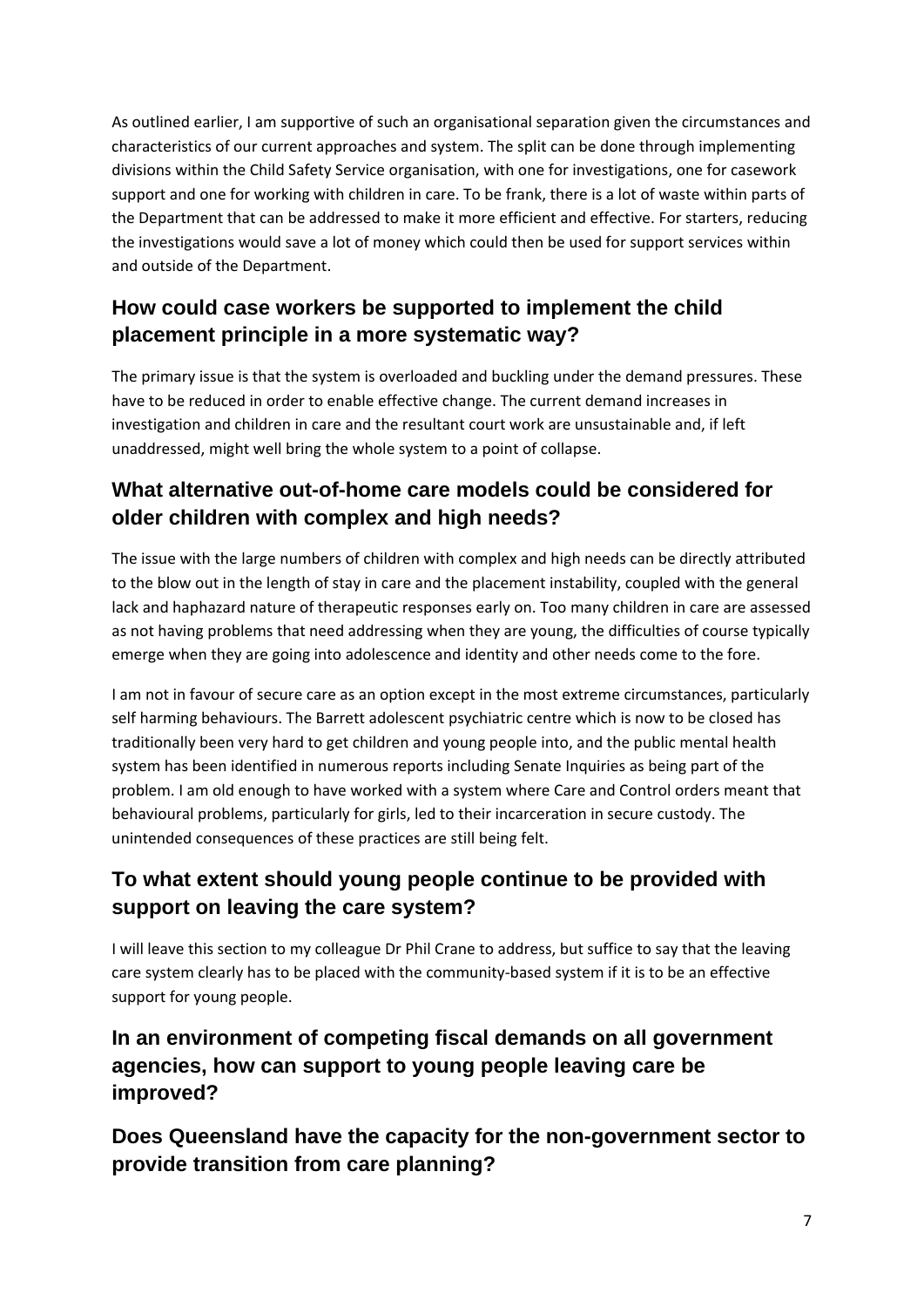Not at present but it needs to be resourced properly.

## **What would be the most efficient and cost-effective way to develop Aboriginal and Torres Strait Islander child and family wellbeing services across Queensland?**

This section is best addressed by Indigenous peoples and communities, and their organisations. However, it is clear that community‐controlled and operated agencies are much more likely to be successful than government run services and programs.

### **Could Aboriginal and Torres Strait Islander child and family wellbeing services be built into existing service infrastructure, such as Aboriginal and Torres Strait Islander Medical Services?**

**How would an expanded peak body be structured and what functions should it have?**

## **What statutory child protection functions should be included in a trial of a delegation of functions to Aboriginal and Torres Strait Islander agencies?**

Complete authority to undertake the full range of statutory roles, functions and interventions should be given over to properly constituted Indigenous agencies. But a lesson from Canada is that if these agencies are not given the authority and properly resourced to address the structural disadvantage, the impacts of long standing colonisation, and the consequences of inter-generational trauma, then a likely result is that there will be more Aboriginal children taken into care. So, merely handing over responsibility but not the requisite resources might make the situation worse.

### **What processes should be used for accrediting Aboriginal and Torres Strait Islander agencies to take on statutory child protection functions and how would the quality of those services be monitored?**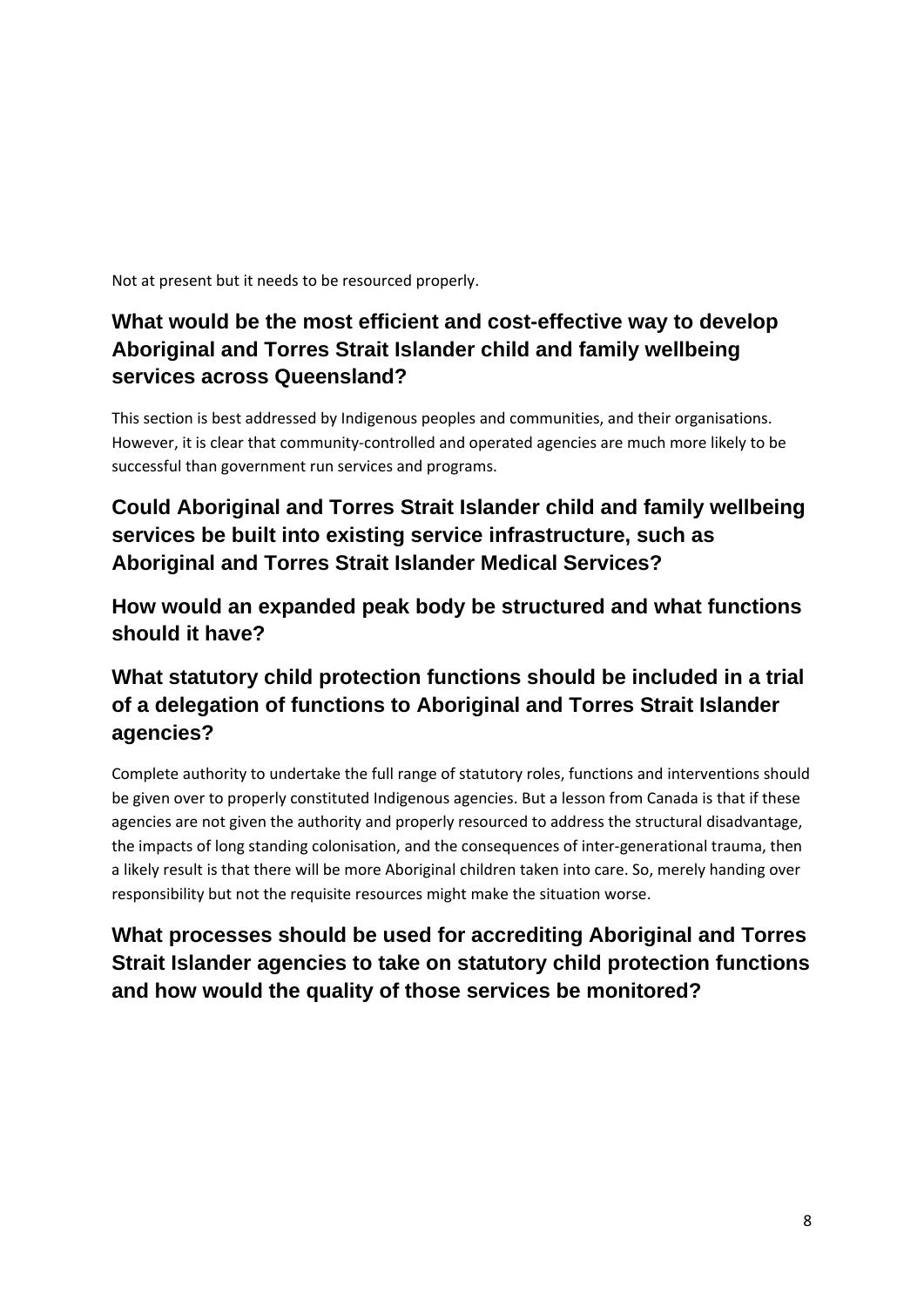# **Should child safety officers be required to hold tertiary qualifications in social work, psychology or human services?**

Yes. Frontline staff need to have the knowledge base and skills to deal with a diverse array of social problems, not just be able to assess risk of harm to children. For example, they need competence in areas such as working with Indigenous peoples and communities, mental health assessments, drug and alcohol abuse and its treatment, family systems and how these function, the impacts of trauma, how family support interventions work effectively in addressing complex needs, housing and homelessness, etc I noted in the recent CDRC report the problems identified with staff's ability to undertake mental health assessments. These jobs mean staff have to be "all rounders" with detailed knowledge of both assessment and treatment interventions. The core disciplines of social work, human services and psychology have these but the broad array of other social and behavioural science graduates often do not have the scope of expertise required. When coupled with the major shortcomings and legislative focus of departmental training we should not be surprised when they struggle to adequately and appropriately deal with diverse and complex problems and people they come across in their jobs.

### **Should there be an alternative Vocational Education and Training pathway for Aboriginal and Torres Strait Islander workers to progress towards a child safety officer role to increase the number of Aboriginal and Torres Strait Islander child safety officers in the workforce? Or should this pathway be available to all workers?**

Let me put it this way, without this there is no realistic way that the Department and sector can build the workforce that is required. I am unconvinced that such pathways should be broadened to include others, except perhaps peoples from refugee backgrounds who are also increasingly over represented in our systems.

### **Are there specific areas of practice where training could be improved?**

The departmental training was in impoverished when the 2003 CMC inquiry was conducted. It was significantly expanded but its history is deeply problematic and it has always "chased its tail" in trying to meet the unrelenting demand for increased staff on the frontline to do investigations. A variety of approaches have been tried both on the job and block mode "in situ" training but overall it is characterised by its very narrow focus on legislative and procedural compliance and a consequent under focus on developing practice knowledge and skills. As I said earlier, staff need competence in areas such as working with Indigenous peoples and communities, mental health assessments, drug and alcohol abuse and its treatment, family systems and how these function, the impacts of trauma, how family support interventions work effectively in addressing complex needs, housing and homelessness, etc. These have by and large been ignored by the departmental curriculum. Hence, practice standards have tended to be driven by on the job learning which is highly variable in quality and thereby deeply flawed systemically speaking. The whole responsibility for initial and ongoing training, and continuing professional development would be best addressed through partnerships between the Department, the community‐based sector and the universities.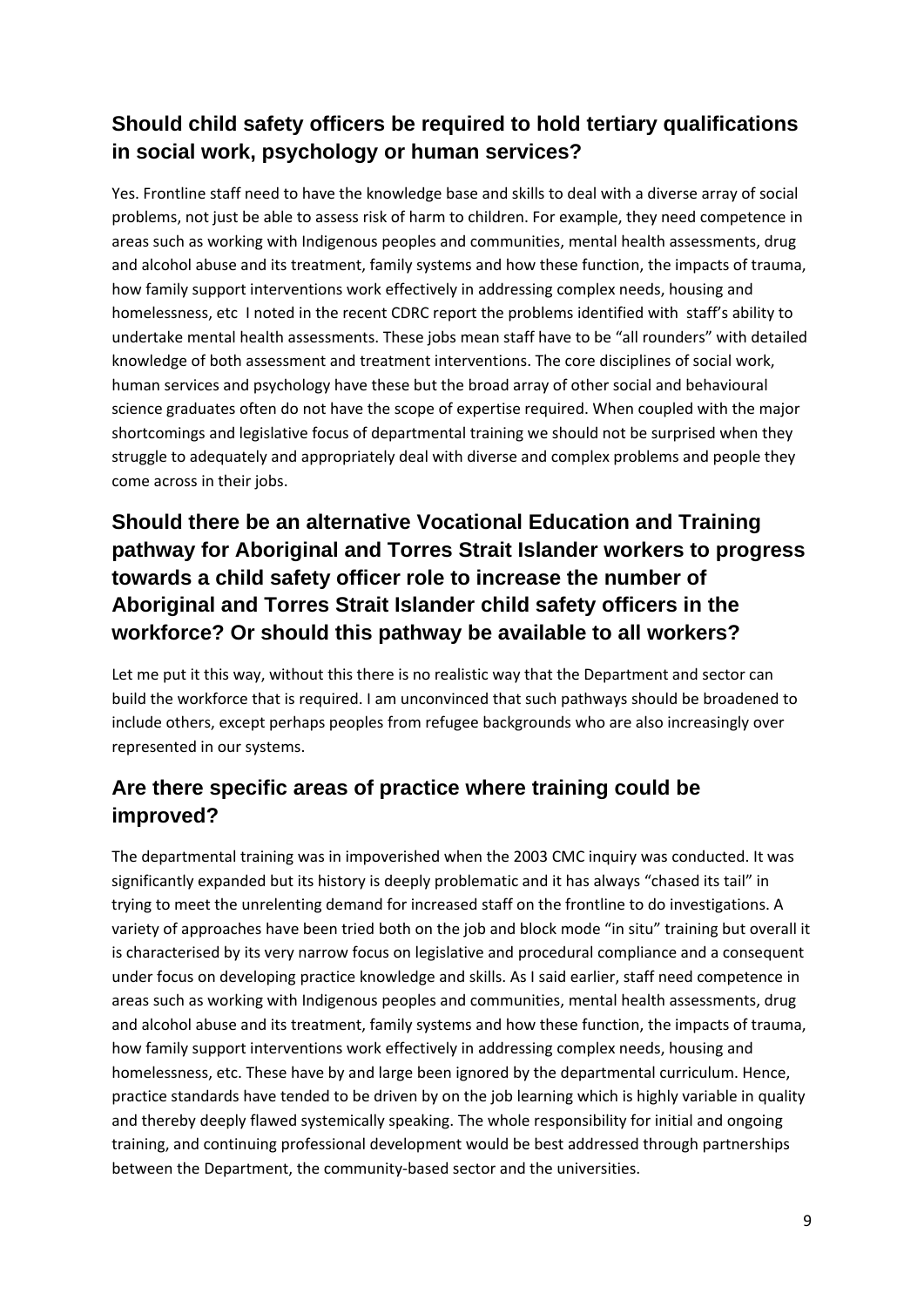### **Would the introduction of regional backfilling teams be effective in reducing workload demands on child safety officers? If not, what other alternatives should be considered?**

Yes. I worked in this sort of system in Western Australia in the late 80s-early 90s and it was highly successful in addressing issues of recruitment and workload demand variations.

### **How can Child Safety improve the support for staff working directly with clients and communities with complex needs?**

Generally speaking there have been great strides in the levels and systems of staff support within the Department since the CMC Inquiry. Responses to work-related traumas and incidents are not perfect but it is nonetheless reasonable. The central issue to my mind is not having staff who feel out of their depth in dealing with the situations they face. Hence my suggestions are that further training and ongoing professional development is central to an effective solution here.

# **In line with other jurisdictions in Australia and Closing the gap initiatives, should there be an increase in Aboriginal and Torres Strait Islander employment targets within Queensland's child protection sector?**

My views are already known by the Commissioner. Effective reform and addressing the increasing over representation of Indigenous Australians in our child protection systems is not possible with the current workforce. We need to within a decade have a system whose workforce is indigenised and this includes having Aboriginal world views incorporated and embedded into the policy and practice frameworks and approaches. This requires a detailed workforce plan, and appropriate incentives and supports for Aboriginal people to be able to take up the opportunities.

# **Are the department's oversight mechanisms – performance reporting, monitoring and complaints handling – sufficient and robust to provide accountability and public confidence? If not, why not?**

As the discussion paper highlights, there are any number of oversight and accountability mechanisms on the Department. But this is to be expected given the profound powers and authorities departmental officers have, combined with the vulnerabilities of the clientele. That said, it is highly debatable about how effective they actually are, and the extent to which they trip over each other in the exercising of their responsibilities. I pose this question to the Commissioner: Who among these various authorities recognised the dire state of the situation for child protection in Queensland and publically called for the system to be over hauled? It took the Opposition to raise the issues and the incoming government to establish the inquiry, which had been needed for a long time. My central trouble with the accountability system is that the courts are not generally well positioned to review case‐related matters and decision making, and nor are the other bodies, apart from QCAT which has been seen to be quite active and competent in challenging the professional validity of these aspects of departmental practice. A culling of some of the oversight agencies and placing these responsibilities with fewer bodies would save resources and make it easier for people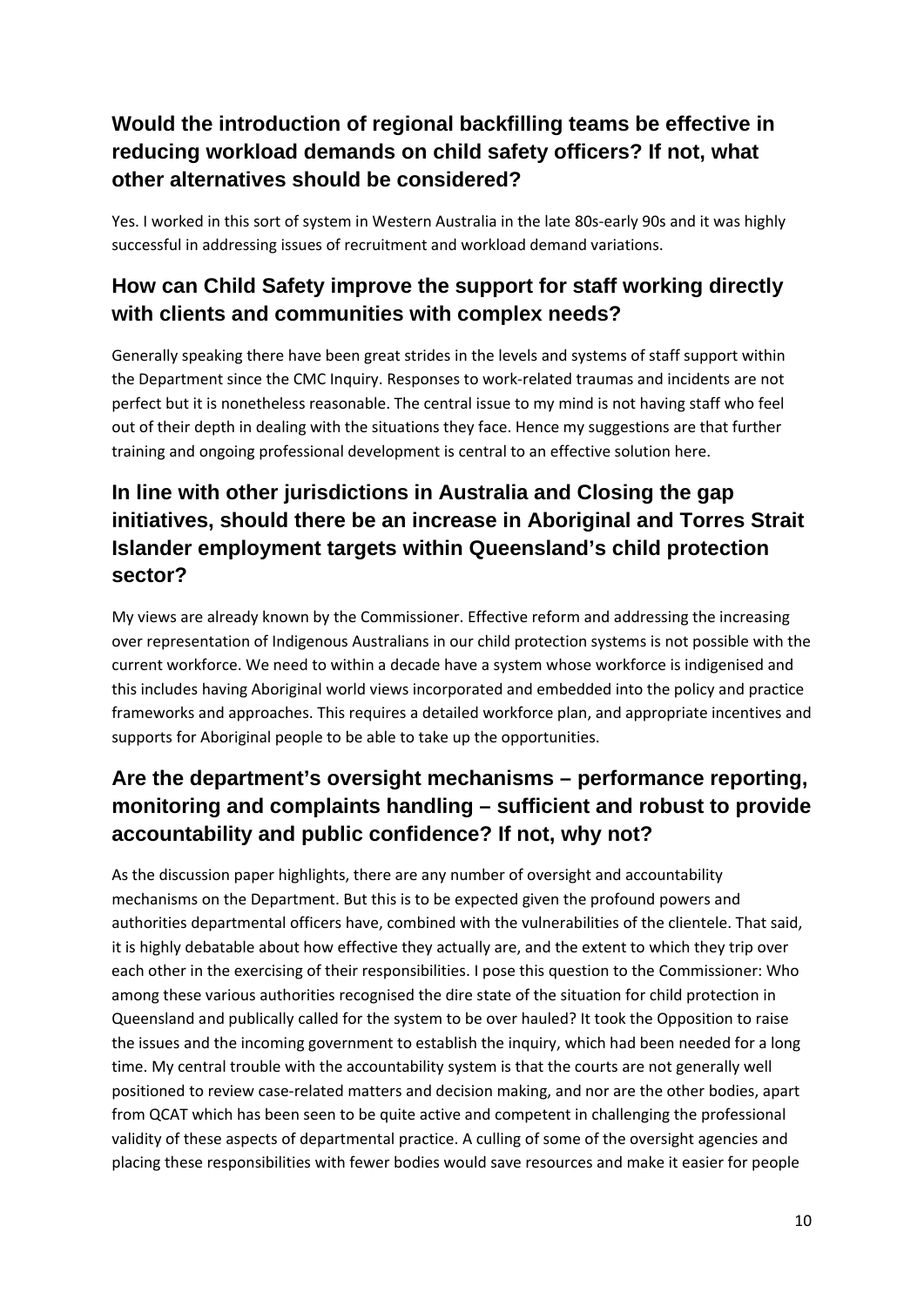to challenge circumstances which they believe have intruded upon their rights or which are not justifiable on the facts.

# **Do the quality standards and legislated licensing requirements, with independent external assessment, provide the right level of external checks on the standard of care provided by non-government organisations?**

No opinion is offered.

# **Are the external oversight mechanisms – community visitors, the Commission for Children and Young People and Child Guardian, the child death review process and the Ombudsman – operating effectively? If not, what changes would be appropriate?**

I think partly yes and partly no. The community visitors seems a rather expensive way to go to my mind, although I acknowledge that the past failures and abuses in care highlight the need for external scrutiny of care arrangements. I repeat my earlier point about the lack of public statements by the Commission and other bodies about the dire state of the child protection and care systems. I am confident that this Commission of Inquiry will correctly identify the disrepair and parlous state of the protective systems and the potential for the system to collapse if these issues and problems are not addressed.

# **Does the collection of oversight mechanisms of the child protection system provide accountability and transparency to generate public confidence?**

Again partly yes and partly no. It is clear that there is widespread public support for the state to intervene into family privacy in order to ensure that children are not harmed. The ongoing exposure of systemic failures seriously dents public confidence in how well the system is functioning. However, for the most part, it remains very difficult indeed for the media to report on system outcomes, other than the annual reporting of data by the Australian Institute of Health and Welfare, and the Department's Annual Report to Parliament. There are many who have concluded that the legislative requirements for confidentiality have become a wall behind which the Department hides to protect itself from media and public scrutiny. Many families complain that these systems ignore their pleas for help and that it is nigh impossible to find their voice. Perhaps the solution is to have a one‐stop shop for accountability and transparency, and to enable the aggrieved to seek review and redress of their matters?

**Do the current oversight mechanisms provide the right balance of scrutiny without unduly affecting the expertise and resources of those government and non-government service providers which offer child protection services?**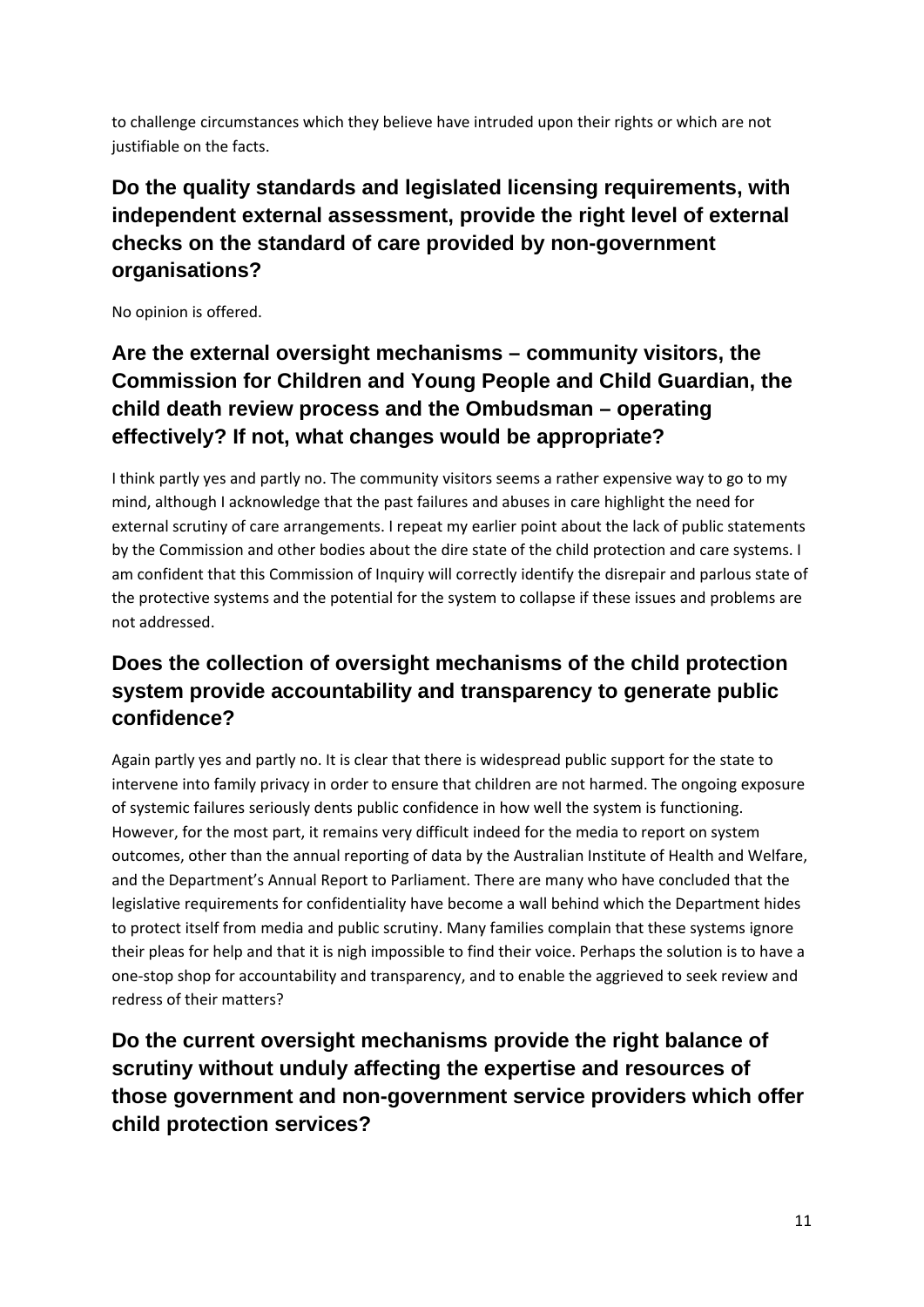To my mind, these mechanisms, taken overall, are not satisfactory and that the balance is weighted too much in favour of the Department as the primary holder of the information. I realise that there is a right for people to access information but the Department does not undertake any research from a client perspective about how aware they are of their rights and the complaint mechanisms. The Victorian CAFSOS study that I informed the Commissioner about identified this area as one where improvement was needed, and when one thinks about it, sharing of power and information are central to the sorts of staff‐client partnerships that are the hallmark of effective interventions. We have a right as a society to expect high standards of practice in this area, particularly because it deals with children and highly vulnerable people who for the most part are socially excluded and disadvantaged. We know that social systems that are powerful can at times be abusive. These factors warrant close external oversight of decision making and practice. In a sense, it goes with the territory.

At the same time, we have to create enough space for the exercising of justified professional discretion in the exercising of statutory power and authority, while knowing that there are accessible mechanisms available to ensure proper standards and quality professional work is being undertaken, and that when things go awry they will find the light of day. Ethical professional practice emphasises that clients should be made aware of their rights, be given opportunity to put their views forward, as was as be able to seek review of matters by an independent party. Apart from QCAT, I have reservations about the ability of other systems to be able to be in the right position to be fully informed of appropriate child protection and family support practice and thereby to be able to provide wise oversight of complex situations. Good casework relies upon effective feedback mechanisms, and I am not convinced that the current range of accountability mechanisms assist in this regard, rather than merely heighten defensiveness in what is already a departmental environment that is often highly sensitive to criticism.

#### **Should a judge-led case management process be established for child protection proceedings? If so, what should be the key features of such a regime?**

There is a criticality in having a timely process in child protection proceedings, particularly from the perspective of the interests of children. Further, having a less adversarial process than might otherwise ensue is a preferable way to go. Generally speaking, parents have a lot of emotional investment in the proceedings, and from my experience, if they have formed the view that they have been dealt with unfairly by the Department, the proceedings can end up as a mechanism for exploring their grievances rather than what is in the best interests of their children. Having a judge‐ led process would probably be an advantage in many matters, but not all. I think that such a process would likely also lead to a more consistent departmental standard for taking protective‐order applications and there would likely be benefits in having the Children's Court judge have an increased role in developing the case management process over time.

I would have thought that there was already an obligation on the Department to fully disclose all relevant material to the parties and the court in child protection proceedings. If there is evidence to indicate that this has not always been the case then a legislative requirement to make this happen is appropriate. In short, the Department should be a 'model litigant' that has the highest standards.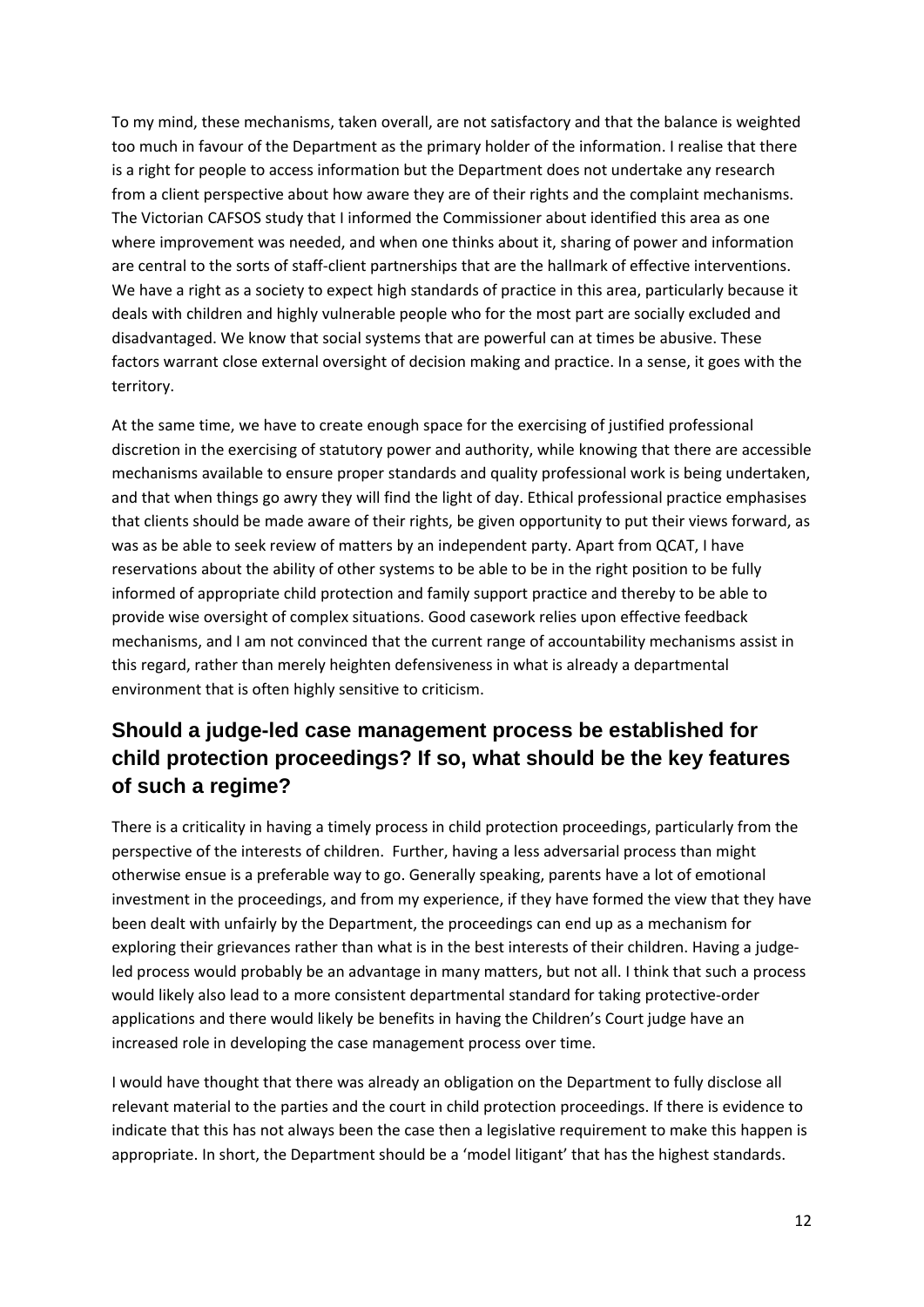# **Should the number of dedicated specialist Childrens Court magistrates be increased? If so, where should they be located?**

My experiences as the Manager of Court Services for the Department have led me to be a supporter of having specialist Children's Court magistrates as I have observed the qualitative difference that they can make to the proceedings and the adjudication of the matters in dispute. Having more specialist magistrates will provide an improved environment and process for Children's Court proceedings. These new positions should be located where the data indicates they are needed.

#### **What sort of expert advice should the Childrens Court have access to, and in what kinds of decisions should the court be seeking advice?**

Given the highly decentralised population of Queensland, and the issues associated with recruitment of expert medical and human services specialists, it is likely that getting a high quality of expert advice and testimony across the state will be difficult. There are also legitimate questions to be raised about the independence of the advice if private practitioners are regularly employed by the Department to undertake expert assessments and provide advice. I am not inferring here that their advice would be biased or improper because of their relationships with the Department. Indeed, in my experience, independent professional assessors take great measures to ensure that their independence is maintained. However, from parents' perspectives, it is sometimes easy to conclude that independent advice, if arranged and paid for by the Department may be tainted or less than fully independent. Hence, in my view, having a separate organisation responsible for organising and undertaking an independent assessment, such as is done in Victoria, has many advantages and should therefore be part of the systemic response to ensure that the court is properly informed.

### **Should certain applications for child protection orders (such as those seeking guardianship or, at the very least, long-term guardianship until a child is 18) be elevated for consideration by a Childrens Court judge or a Justice of the Supreme Court of Queensland?**

From my experience of litigation at all jurisdictional levels involving children there is a clear difference in the quality of the proceedings and deliberation of the issues. This is not to disrespect low courts in their determinations but merely to recognise that higher court judges bring particular qualities to the court process. I support long‐term guardianship matters being determined by a Children's Court Judge or the Supreme Court because the nature and complexity of the issues that can abound and the application of appropriate principles and guidelines to ensure consistency of determinations. However, this could significantly raise the costs, particularly for those matters that are uncontroversial and uncontested, so I am of the view that there would need to be put in place measures to ensure there were checks on the proceedings to prevent these becoming financially prohibitive.

### **What, if any, changes should be made to the family group meeting process to ensure that it is an effective mechanism for encouraging**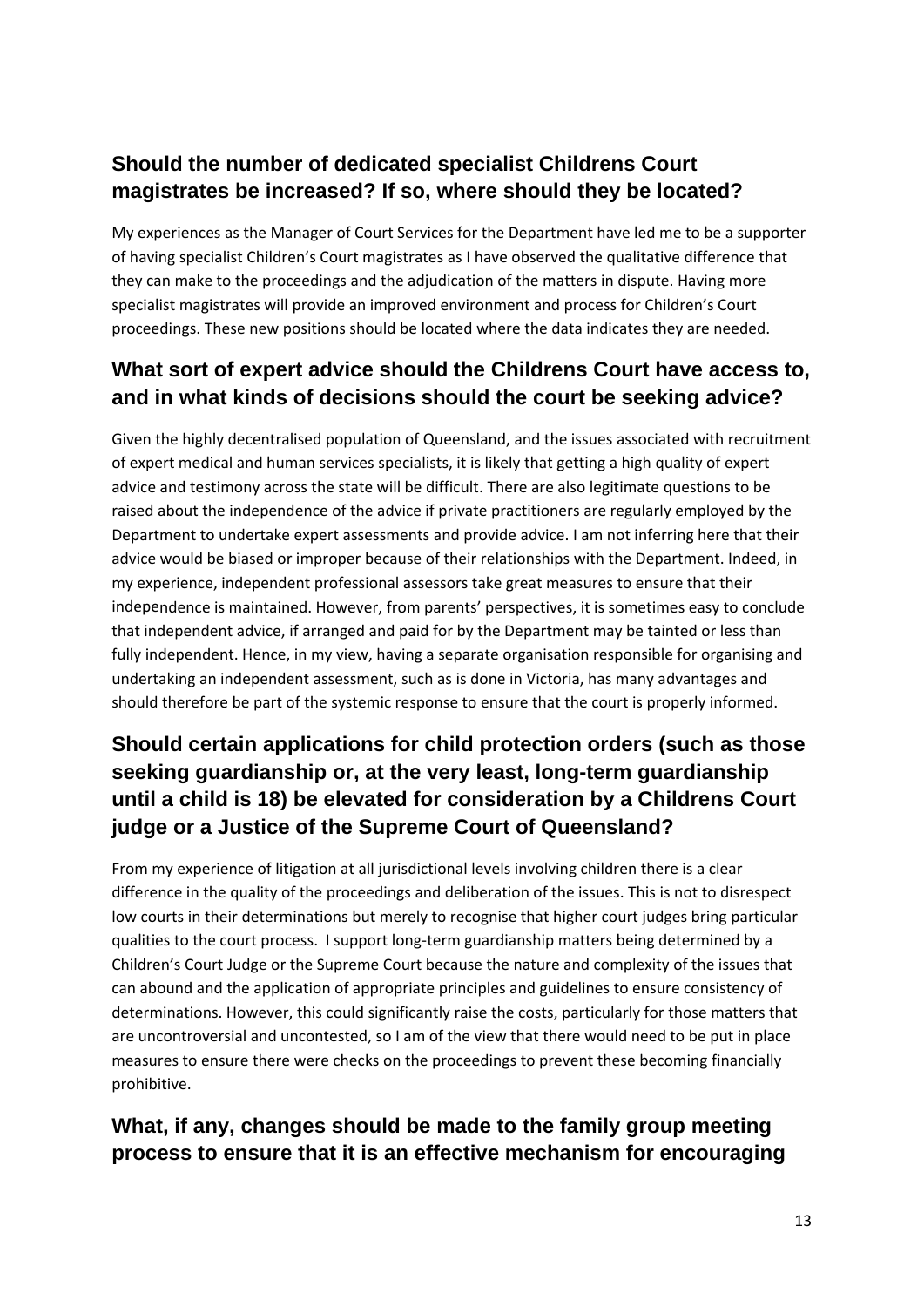## **children, young people and families to participate in decisionmaking?**

In order to ensure that these are fair to all parties there should always be a fully independent convenor. Further, the practice in Family Group meetings in Queensland is often at variance with the original New Zealand model which aimed at ensuring the broad family and community were involved in the process. For matters involving Indigenous children, in particular, there is a compelling case I believe for alterations to FGMs to ensure that there is proper community involvement in this important process. I agree with the Legal Aid submission to the Commission that these are critically important opportunities to engage families. If the process involves a power imbalance then it is likely to fail as a truly participatory process that can facilitate the commitment by families to work collaboratively in a case plan that is in the best interests of the children.

### **What, if any, changes should be made to court-ordered conferences to ensure that this is an effective mechanism for discussing possible settlement in child protection litigation?**

Court ordered conferences, from my experience, can be a critically important mechanism for crystallizing the facts and issues in dispute and those in agreement, and for providing a venue where agreements can be reached about how to work in partnership to resolve matters. I must admit I was surprised by the Legal Aid submission indicating that there was not always full disclosure by the Department. I have already shared my views about the Department's obligation to be a model litigant and to provide full disclosure. If there is a perception that they are not then this certainly needs to be addressed with rules to ensure they meet the highest standards. The public should have an uncompromised confidence in the integrity of the Department and its officers when they are taking proceedings before a court that will have a material impact on a child and their family.

In my view it is unacceptable for departmental officers to go into a court-ordered conference without having received legal advice nor being legally represented. The same can be said for parents (and children) as it is grossly unfair that they not be legally represented in proceedings of these sorts that can have life‐long impacts and implications for their family. I have already identified in this submission that my experience of working with Crown Law whilst I was managing the Department's legal matters at Court Services demonstrated the critical importance for departmental officers in having a full legal appraisal of the quality and merits of their case. To be frank, departmental officers can sometimes become over‐involved in matters and find it hard to delineate what their professional views of a matter are, and what can be established on the facts of the matter to the satisfaction of a court. Given the seriousness of these matters there should be no impediments to the Department being fully legally briefed about their case, and to ensuring that a person with the proper delegations is present at the conference to ensure the matter can settle on the day.

### **What, if any, changes should be made to the compulsory conference process to ensure that it is an effective dispute resolution process in the Queensland Civil and Administrative Tribunal proceedings?**

Similar to my responses above, the Department should be a model litigant. If there are departmental practices that are less than this standard they need to be changed. My worry here from reading the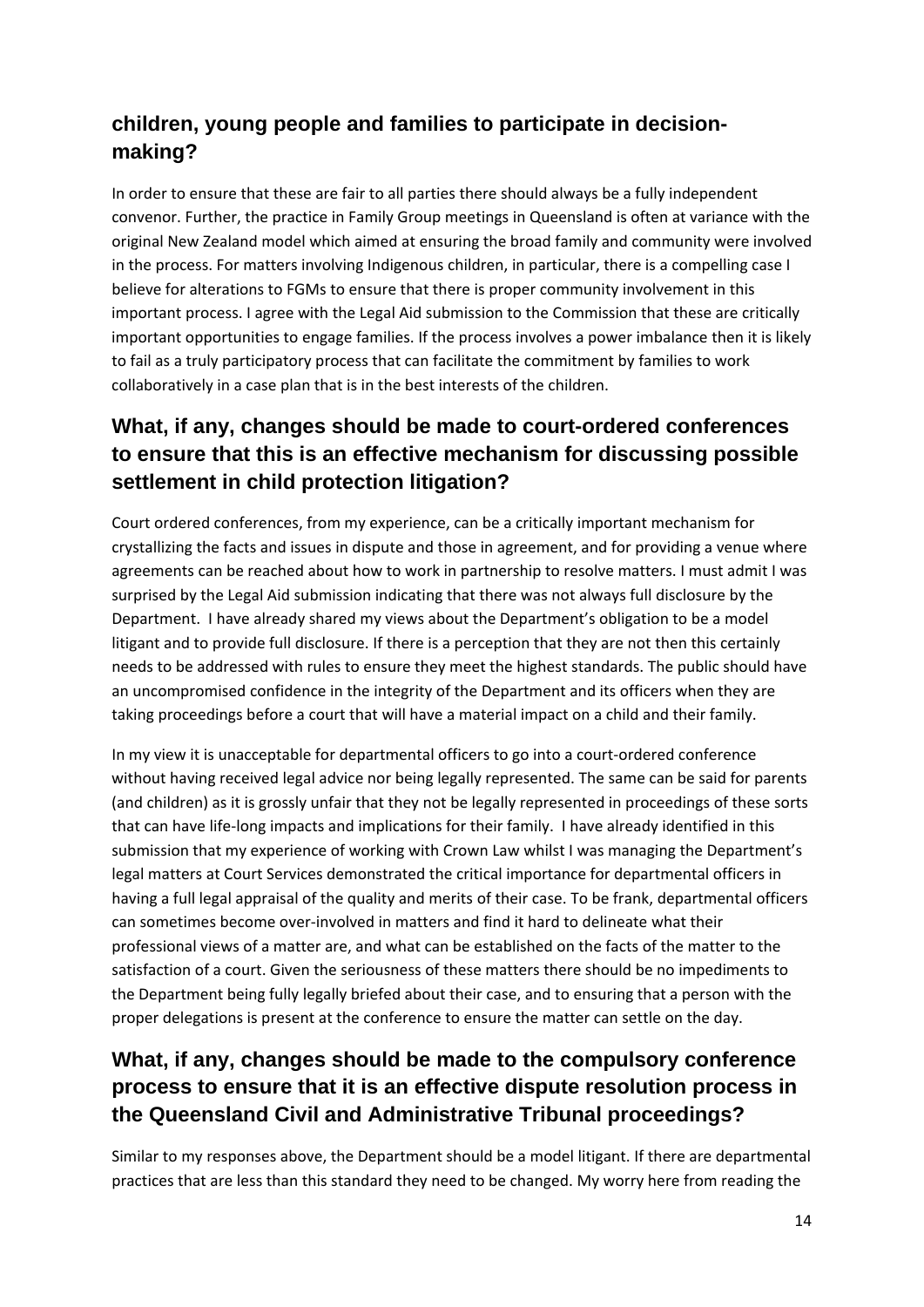Discussion Paper is that it appears that some departmental officers may not fully understand the importance of their actions being open to scrutiny by external accountability mechanisms and forums. If departmental actions are perceived by families and others as unfair then there is a real problem that needs to be fixed. There clearly needs to be checks and balances upon those who exercise the sorts of statutory authority and power that departmental officers must hold. It is imperative for the public to have full confidence in the Department as an institution of public authority and the active arm of the State. I am supportive of changes to the legislation to ensure that there is a duty of full disclosure upon the Department and also that it should be a model litigant.

## **Should the Childrens Court be empowered to deal with review applications about placement and contact instead of the Queensland Civil and Administrative Tribunal, and without reference to the tribunal where there are ongoing proceedings in the Childrens Court to which the review decision relates?**

I remain unconvinced by the arguments raised for the Childrens Court to take on any responsibility for determining matters about case management related decision making by the Department. To my mind, this is a potentially dangerous path to tread because it opens up the prospect of proceedings becoming bogged down with disputes about day‐to‐day case decision making rather than attending to the central issues of the protective orders being sought. It would likely result in lengthy delays due to the already packed Court calendars. This would make the court process both longer and more costly.

It would also raise in my mind questions about the appropriateness of Childrens Court magistrates determining disputes about case management decision making without necessarily having at their disposal the sorts of expert advice required because they are structured differently to QCAT. I think it likely that there would be all sorts of decisions made and that this would involve costly appeals processes and likely render inoperative departmental decision making because it would fetter the necessary professional discretion to make sound assessments and decisions. I am of the view that we should let the departmental officers have the authority and discretion to make decisions about complex case management issues, but then hold them accountable and open to scrutiny by properly structured review processes. To my mind, there is no evidence to suggest that the Childrens Court could consistently do this role as it is presently configured.

### **What other changes do you think are needed to improve the effectiveness of the court and tribunal processes in child protection matters?**

There is an argument of greater access to legal aid support for the appointment of independent representatives for children when Childrens Court matters become likely to go to a contested hearing. It is sometimes the case that the relationships between parents and the departmental officers can become deeply conflicted. This can be highly stressful for all. Independent children's representatives have often proved their worth in being able to facilitate an environment that is more conducive to solid working relationships between the key parties.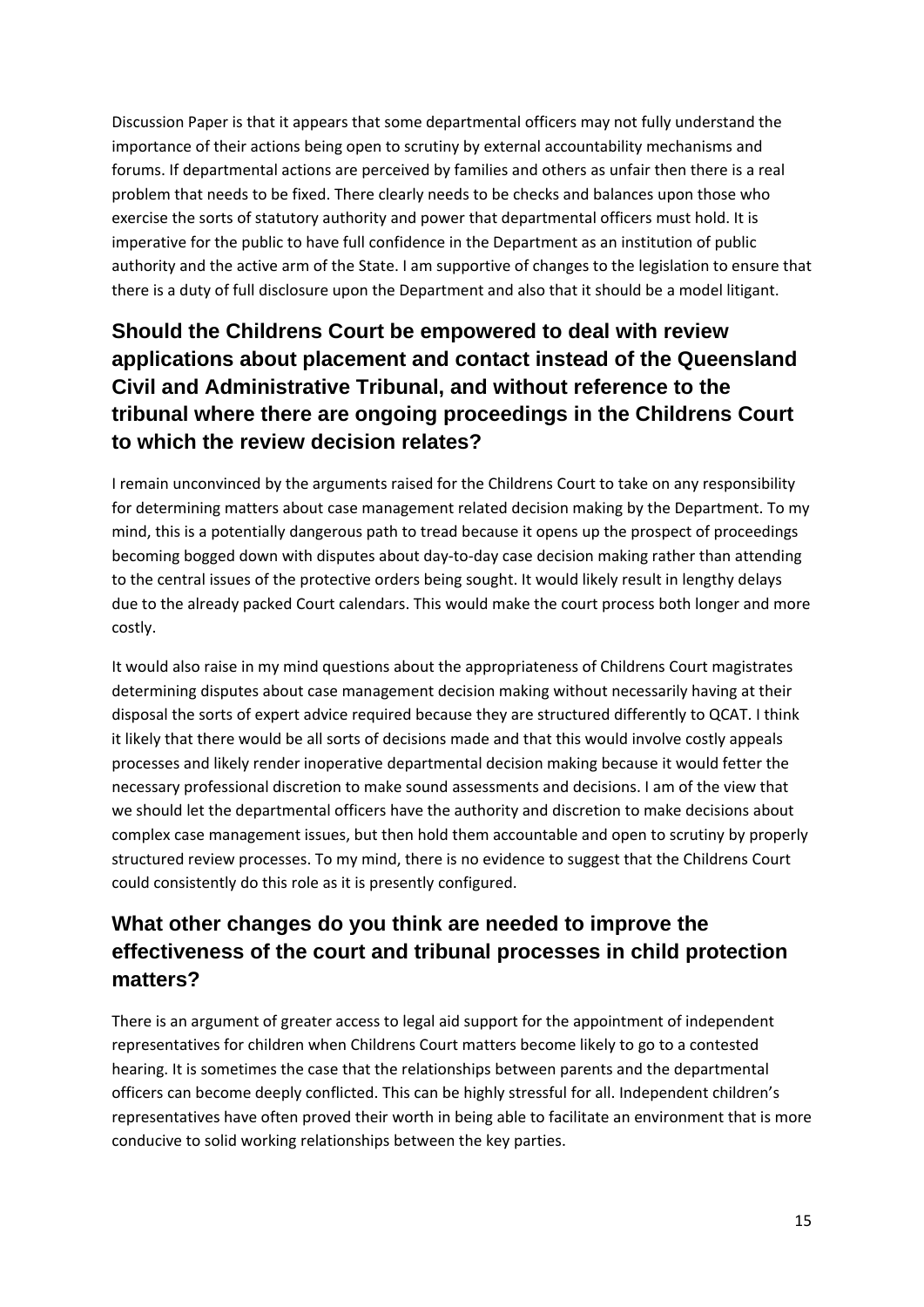From my experience, any measures that can facilitate alternative dispute resolutions need to be embraced. Court hearings of contentious matters do not usually, in my observations, help people to resolve the matters at hand. Rather, they frequently just entrench viewpoints about being in the 'right' and make resolution less likely. In these sorts of outcomes the parties can carry over their disputes and unhappinesses into the subsequent ongoing relations, sometimes making an effective working relationship impossible to achieve. The damage that occurs here to people should not be underestimated and it should therefore, in my view, be avoided if at all possible. Hence, my preferences for alternative dispute resolution processes and an overall principle of reducing the adversarial nature of the proceedings.

#### **Where in the child protection system can savings or efficiencies be identified?**

It is a fact that the government has substantially increased resources to the Department since the CMC Inquiry – far more than most other portfolios. I remain unconvinced by those that suggest that with further resourcing the endemic problems identified in the Discussion Paper will be resolved. There are many work practices within the Department that are inefficient or ineffective and these need to be culled or wound back. Its responsibilities should be narrowed by transferring some to the community-based sector, and by tightening the definitions (and risk frameworks) to reset the bar at a higher point concerning the justification for intervention by the State into private family life.

Part of the test for taking statutory action to remove children should involve being able to be confident that the intervention will advance the health and wellbeing of the children and improve their life chances. At present, the prospects for many children in care appear to be decreased life chances as a result of coming into care. Surely it is more efficient and effective to prevent children coming into care by providing accessible early intervention and prevention services without the stigma and consequences that statutory interventions entail?

I have previously outlined to the Commissioner the need to reduce the demand side of the equation through changes to the system for receiving and assessing public concerns about children including revising mandatory reporting. The imperative here is that if we are unable to wind back the statutory investigation and assessment function we face the real risk of collapsing the system under its own weight, thereby rendering it incapable of protecting children and supporting families.

The Commissioner has publicly advocated undertaking an audit of children in care to ascertain who might be better placed at home. I support this move.

The critical change is to provide a stronger role for community‐based agencies in the early intervention and prevention roles, although I accept that at present there is an urgent need to address the significant gaps in secondary services.

With regard to the over representation of Indigenous children and families there are no short cuts. As I have outlined in this submission and elsewhere, the increasing over representation can be located in the key issues of a longstanding economic and social disadvantage, the consequences of colonisation and the damage to community, culture and identity, and the compounding impacts of intergenerational transmission of trauma with its implications for mental health, alcohol and drug abuse, interpersonal and communal violence. A whole of system response is needed.